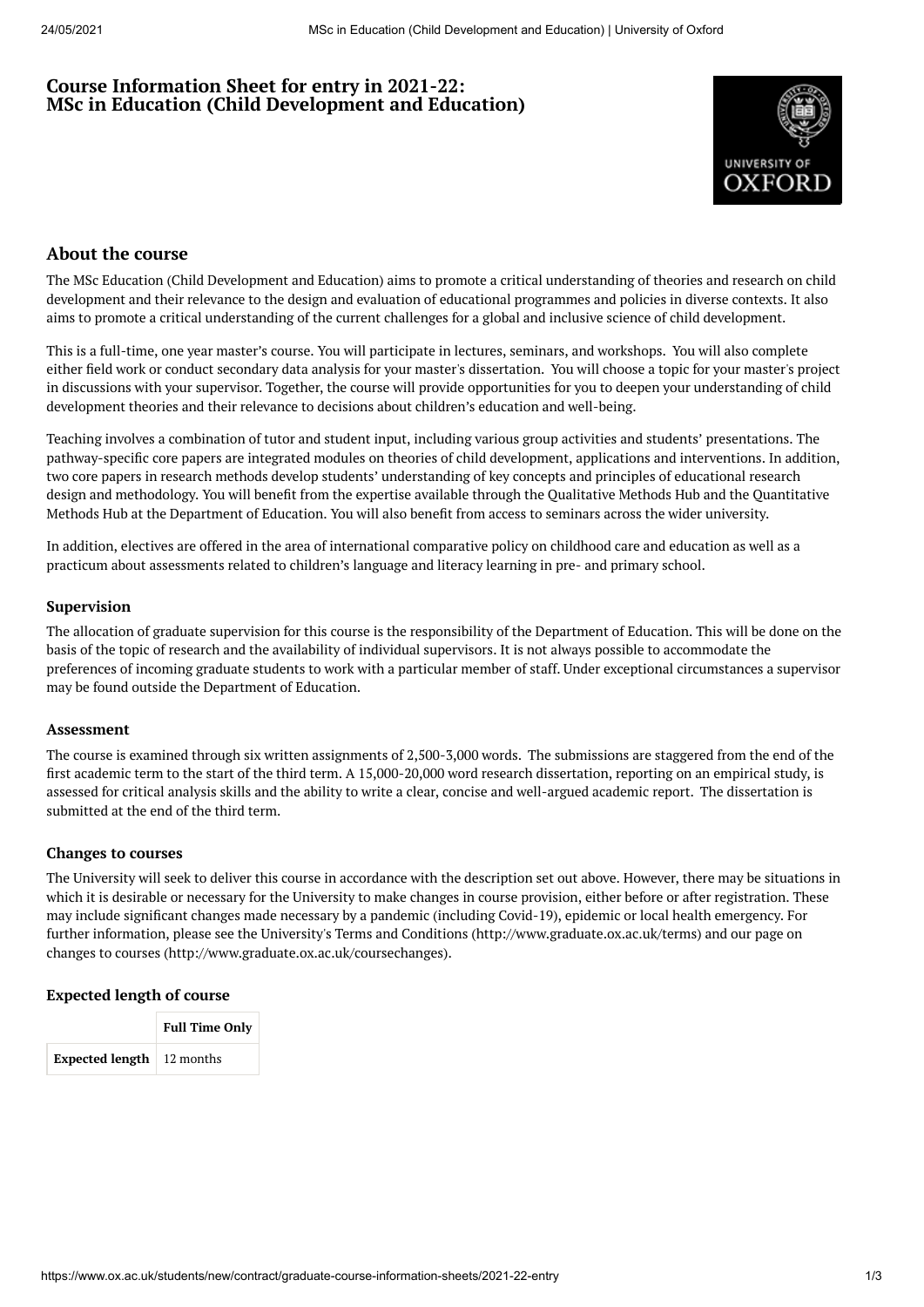## **Costs**

#### **Annual fees for entry in 2021-22**

| Fee status                                                       | <b>Annual Course fees</b> |
|------------------------------------------------------------------|---------------------------|
| Home (UK, Republic of Ireland,<br>Channel Islands & Isle of Man) | £13,600                   |
| Overseas (including EU)                                          | £25,900                   |

Course fees are payable each year, for the duration of your fee liability (your fee liability is the length of time for which you are required to pay course fees). For courses lasting longer than one year, please be aware that fees will usually increase annually. Information about how much fees and other costs may increase is set out in the University's Terms and Conditions.

Course fees cover your teaching as well as other academic services and facilities provided to support your studies. Unless specified in the additional cost information (below), course fees do not cover your accommodation, residential costs or other living costs. They also don't cover any additional costs and charges that are outlined in the additional cost information.

## **Additional cost information**

There are no compulsory elements of this course that entail additional costs beyond fees and living costs. However, as part of your course requirements, you may need to choose a dissertation, a project or a thesis topic. Please note that, depending on your choice of topic and the research required to complete it, you may incur additional expenses, such as travel expenses, research expenses, and field trips. You will need to meet these additional costs, although you may be able to apply for small grants from your department and/or college to help you cover some of these expenses.